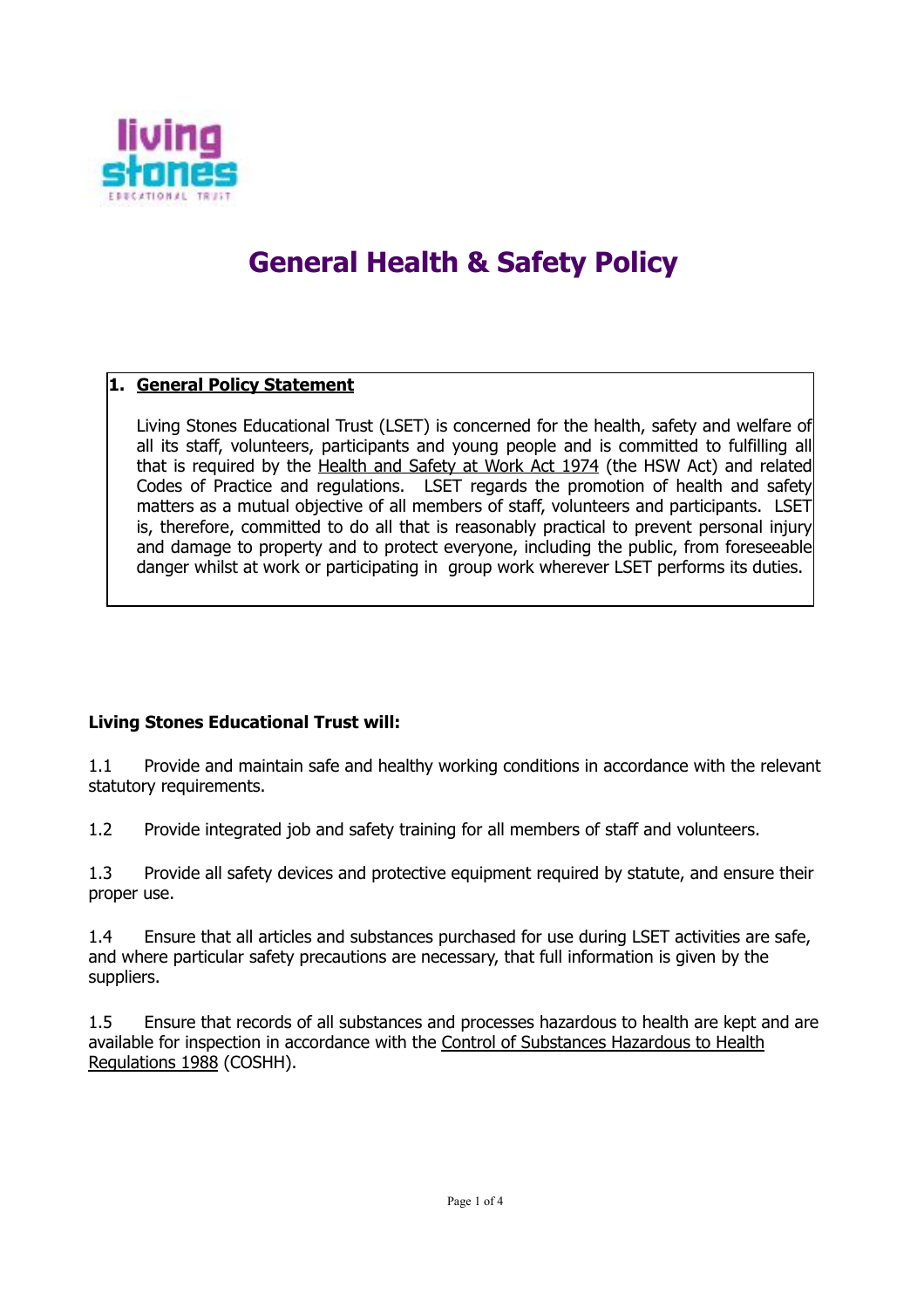- 1.6 Maintain and encourage active interest in all aspects of health and safety including:
- a) ensuring regular safety inspections of all LSET property.
- b) seeking and stimulating consultation and contributions from staff and volunteers on safety matters.

c) ensuring that everyone on the premises is aware of all entrances and exits to and from the building in which they are working, or visiting.

### **Each person has a particular responsibility to:**

1.7 Take reasonable care for the health and safety of her/himself and of all other persons with whom he/she comes into contact during LSET activities.

1.8 Co-operate with the Project Co-ordinator in carrying out their statutory duties to maintain a high standard of health and safety at work.

1.9 Report all incidents which have led or may lead to injury to the Project Co-ordinator.

1.10 Assist fully in the investigation of accidents in order to prevent future recurrence.

# **2. Organisation for fulfilling the Policy**

 The HSW Act requires responsibilities to be clearly assigned to designated employees. These are set out in sections 3 - 5 below.

## 3. **Responsibilities of LSET Trustees**

3.1 To keep under review and up date as required General Health and Safety Policy Statement, and to ensure that effective health and safety policies, procedures and practices are developed and maintained.

3.2 To ensure that the working environment meets all statutory requirements and that all necessary work to provide this is carried out as soon as is reasonably possible in consultation with the governing bodies of the premises used by LSET.

3.3 To define the health and safety responsibilities of the Project Co-ordinator.

3.4 To arrange for the provision of qualified professional advice on any legal matter arising from the HSW Act.

3.5 To ensure that the necessary resources are available to carry out health and safety measures.

3.6 To encourage, particularly by personal example, safety consciousness on the part of all members of staff and volunteers.

3.7 To undertake regular inspections of property so as to monitor health and safety practices and to report any lapse to the Trustees.

Page 2 of 4

3.8 To ensure that applicable statutory regulations, in particular the Fire Precautions Act 1971, the Health and Safety (First Aid) Regulations 1981, Control of Substances Hazardous to Health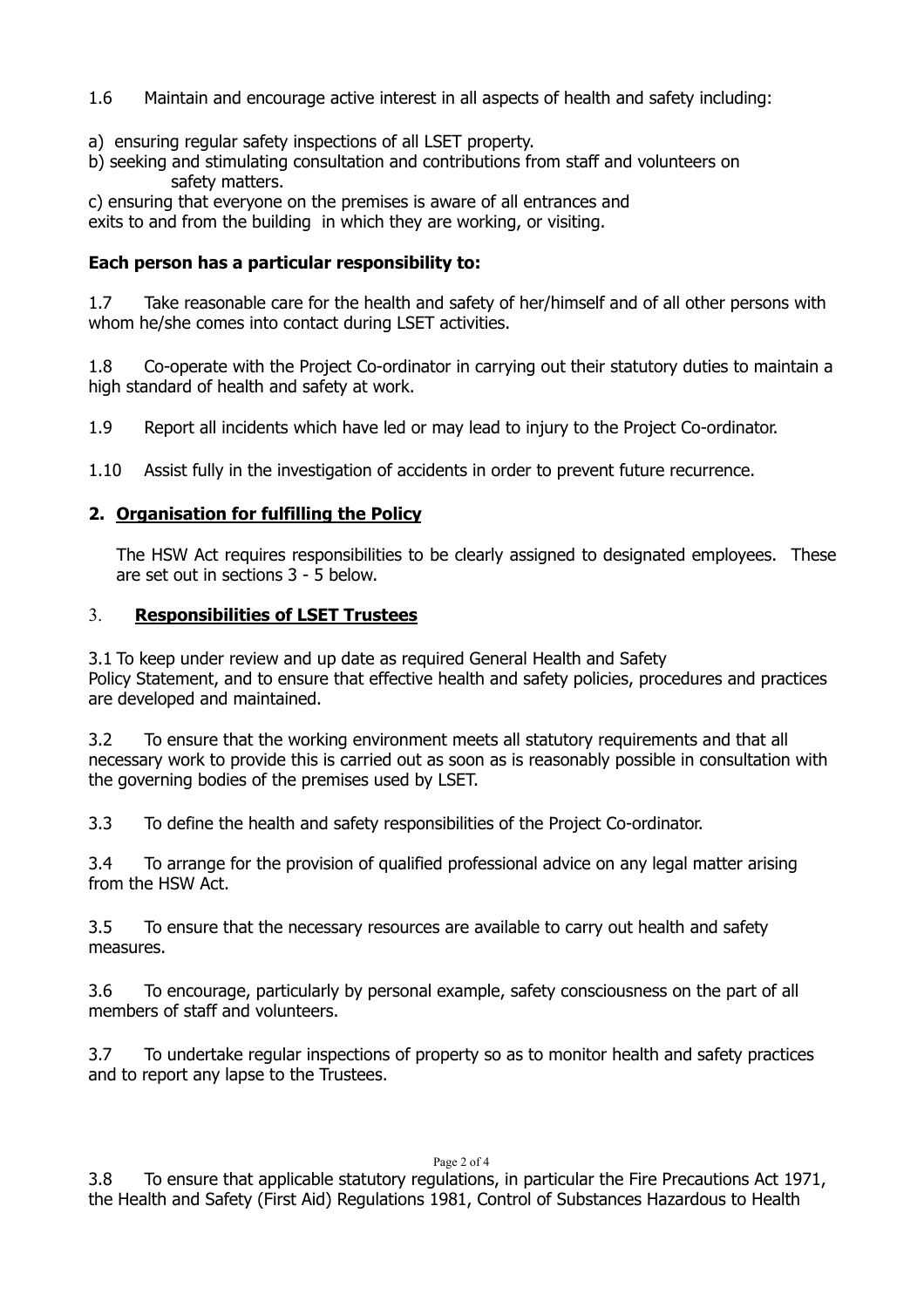Regulations 1988 and the Reporting of Injuries, Diseases and Dangerous Occurrences Regulations (RIDDOR) 1995 are complied with and all statutory records and notices are maintained.

3.9 To ensure that equipment and machinery purchased by LSET conforms to the obligations imposed by the HSW Act and that the installation or erection of an item of plant or equipment on the sites wherever LSET performs it duties is safe and not a risk to health when used in consultation with the governing bodies of sites.

3.10 To deal with matters associated with the local enforcement authorities and to ensure cover is provided in matters concerning Employer's Liability.

3.11 To give advice and service to staff and volunteers on matters concerning general health and safety and to seek outside professional advice when necessary.

3.12 To ensure that the safety regulations issued to maintenance staff by the governing bodies of LSET sites are complied with and to monitor their effectiveness if necessary during the duties being performed by LSET.

3.13 To maintain records of all substances and processes hazardous to health in accordance with the COSHH regulations.

3.14 To ensure that prior to any maintenance operation being started the Trustees and Project Co-ordinator are advised to enable them to warn their staff of any risk to health and safety arising from that operation.

3.15 To maintain the required statutory accident records and when necessary to obtain all information required for the reporting of accidents under the Reporting of Injuries, Diseases and Dangerous Occurrences Regulations (RIDDOR) 1995.

3.16 To ensure that First Aid staff have suitable and on going training.

3.17 To ensure that efficient methods of communicating matters of health and safety to all members of staff and volunteers are developed and maintained.

3.18 To ensure that Initial Induction of staff and volunteers includes training in general health and safety matters.

3.19 To ensure that any damaged or faulty equipment or machinery is immobilised and that adequate warning of any potentially dangerous situation is given to members of staff and volunteers and that the owners of such equipment e.g. the governing body of the site being used by LSET are informed.

3.20 To encourage, particularly by personal example, safety consciousness on the part of all members of LSET.